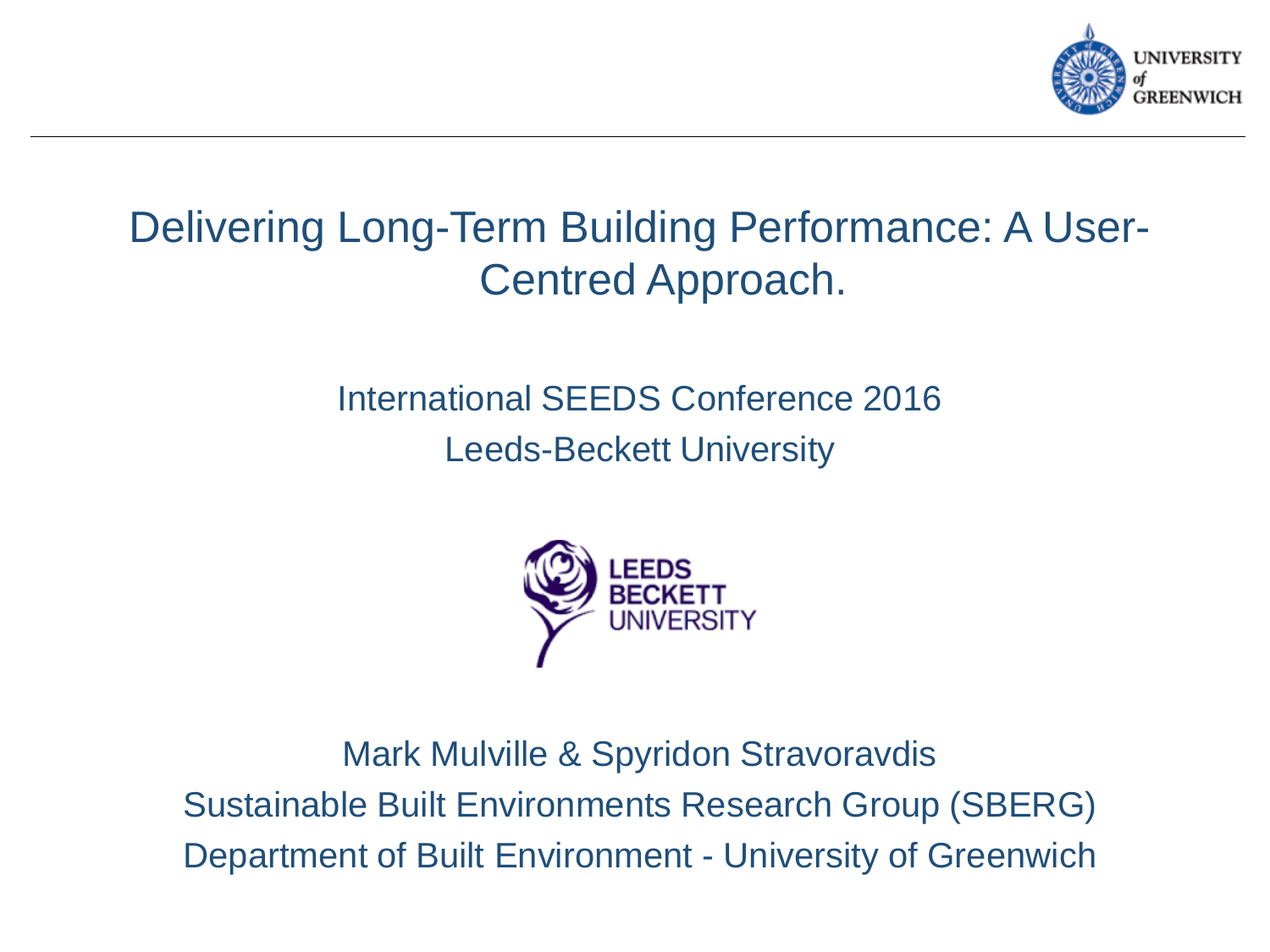

- The delivery of 'sustainable built environments' largely (but not exclusively) focused on near-term regulated energy;
- As regulated energy reduces, unregulated energy becomes proportionately more important, this has performance implications;
- Occupant behaviour can have a significant impact on building performance and in turn buildings can have a significant impact on occupants health, wellbeing and productivity;
- Climate change is likely to have further building performance impacts;
- Need for consideration of long term performance in order to deliver sustainable built environments.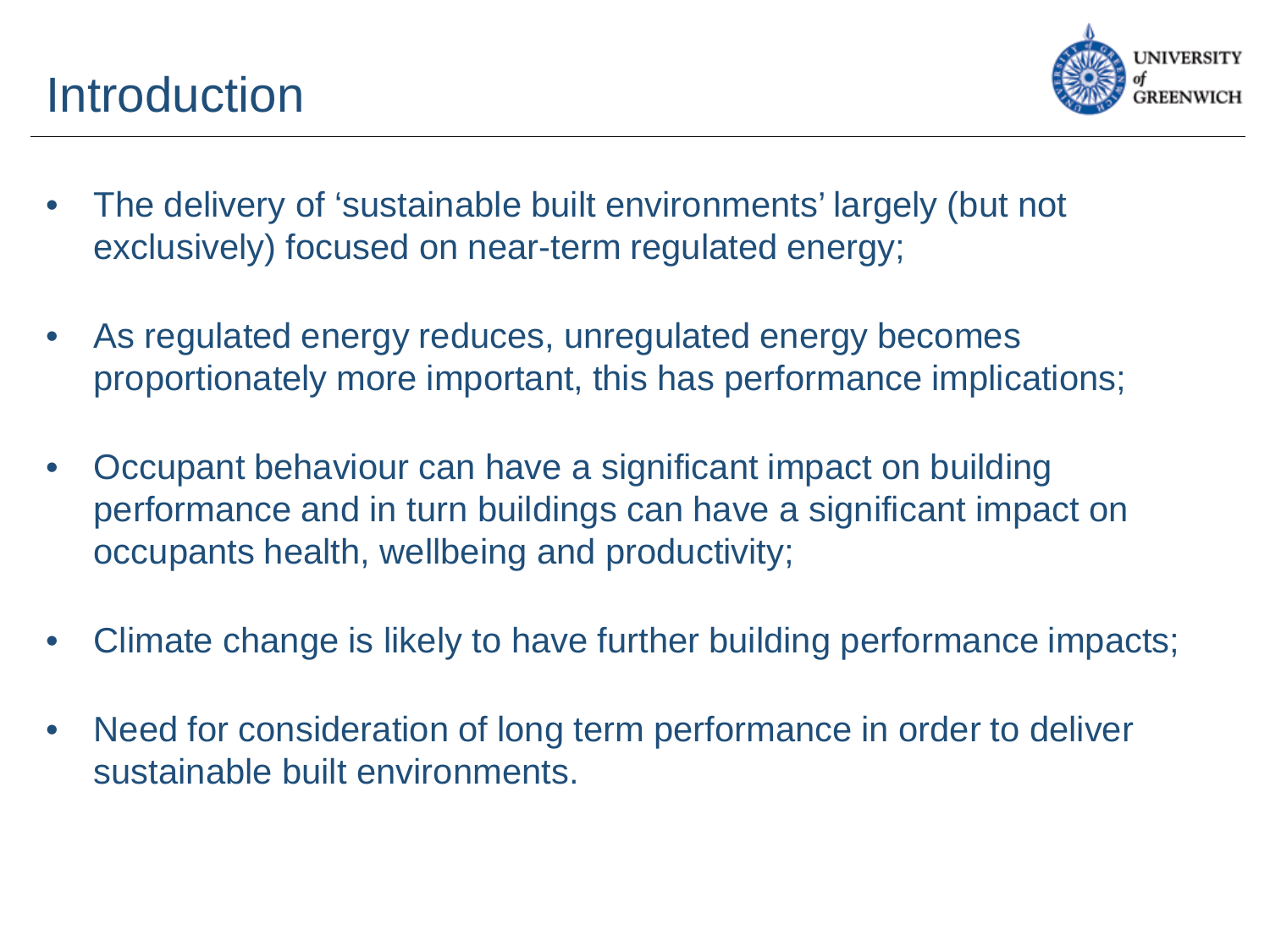

Building performance is:

*"the way that a building supports occupiers' differing aims and needs including driving quality and value, meeting sustainability objectives and providing environments that meet the needs of users, resulting in efficient and effective workplaces"*

British Council for Offices (2015)

- Sustainability in the built environment largely focused on environmental impacts – but holistic sustainability difficult to deliver;
- Buildings are 'long-lived' and must be both resilient and adaptive in order to deliver long-term performance;
- Issues associated with the impacts of climate change and occupant behavior could contribute to the building performance gap over time.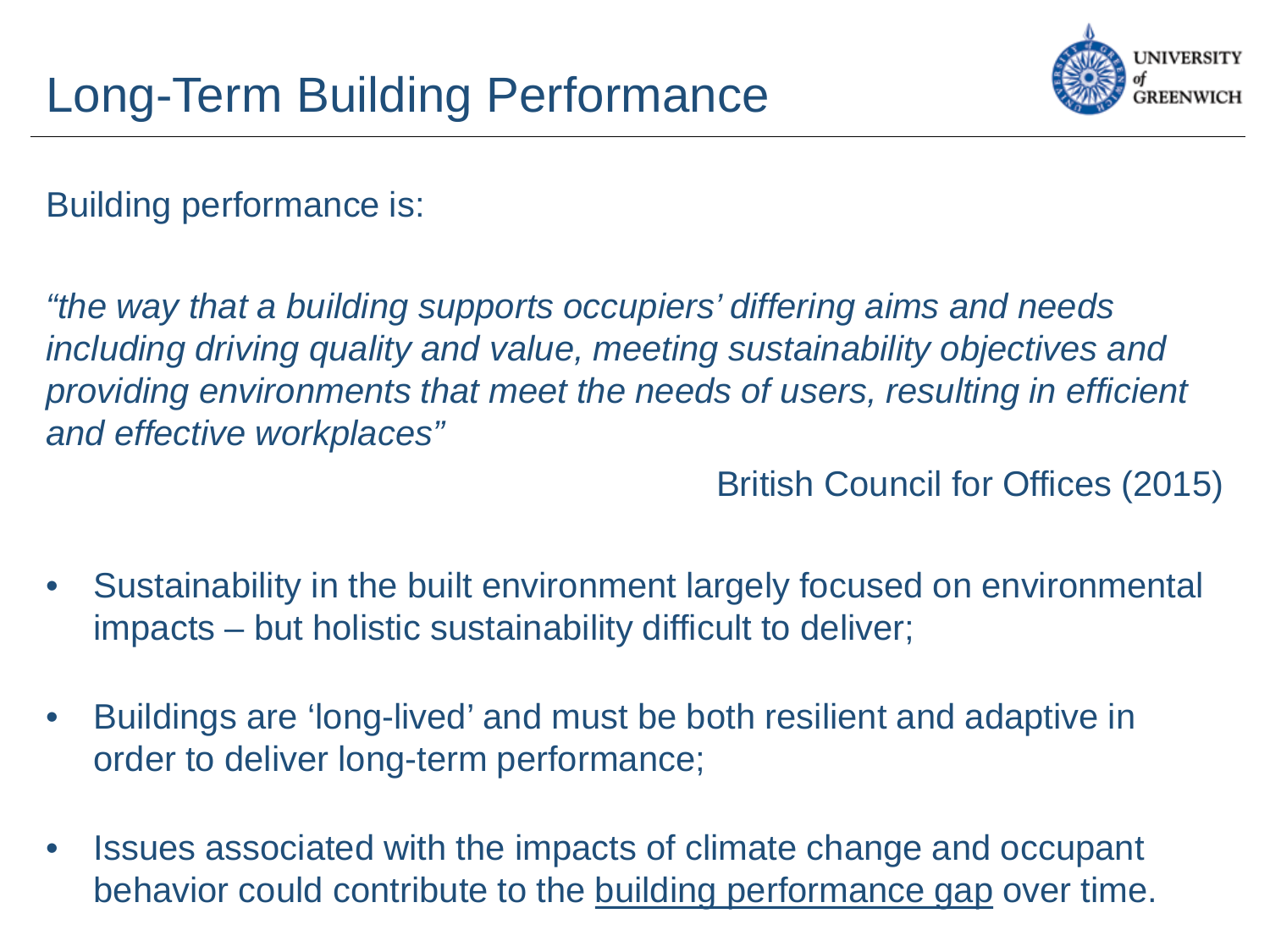## The Challenge



Issues noted present challenges in both building design (and construction) and operation



**Long Term Building Performance Gap** (Adapted from Jones et al., 2015)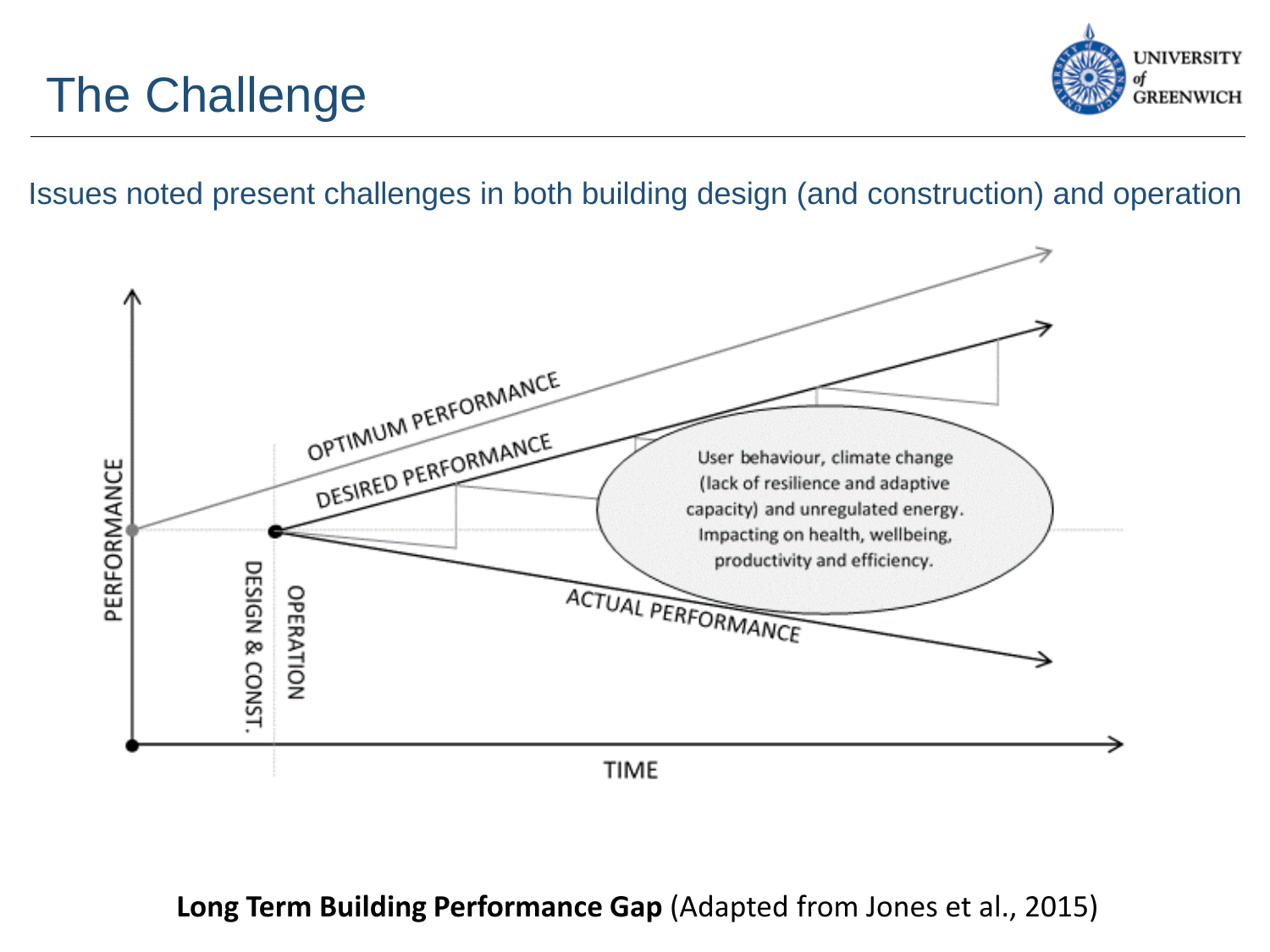# Delivering Long-Term Performance



- Need for user centred design;
- Buildings less sensitive to occupant behavior while delivering high levels of personal control?;
- Opportunity to deliver higher user satisfaction (and productivity) while reducing energy use;
- Consider the potential impacts of climate change in a risk based framework.

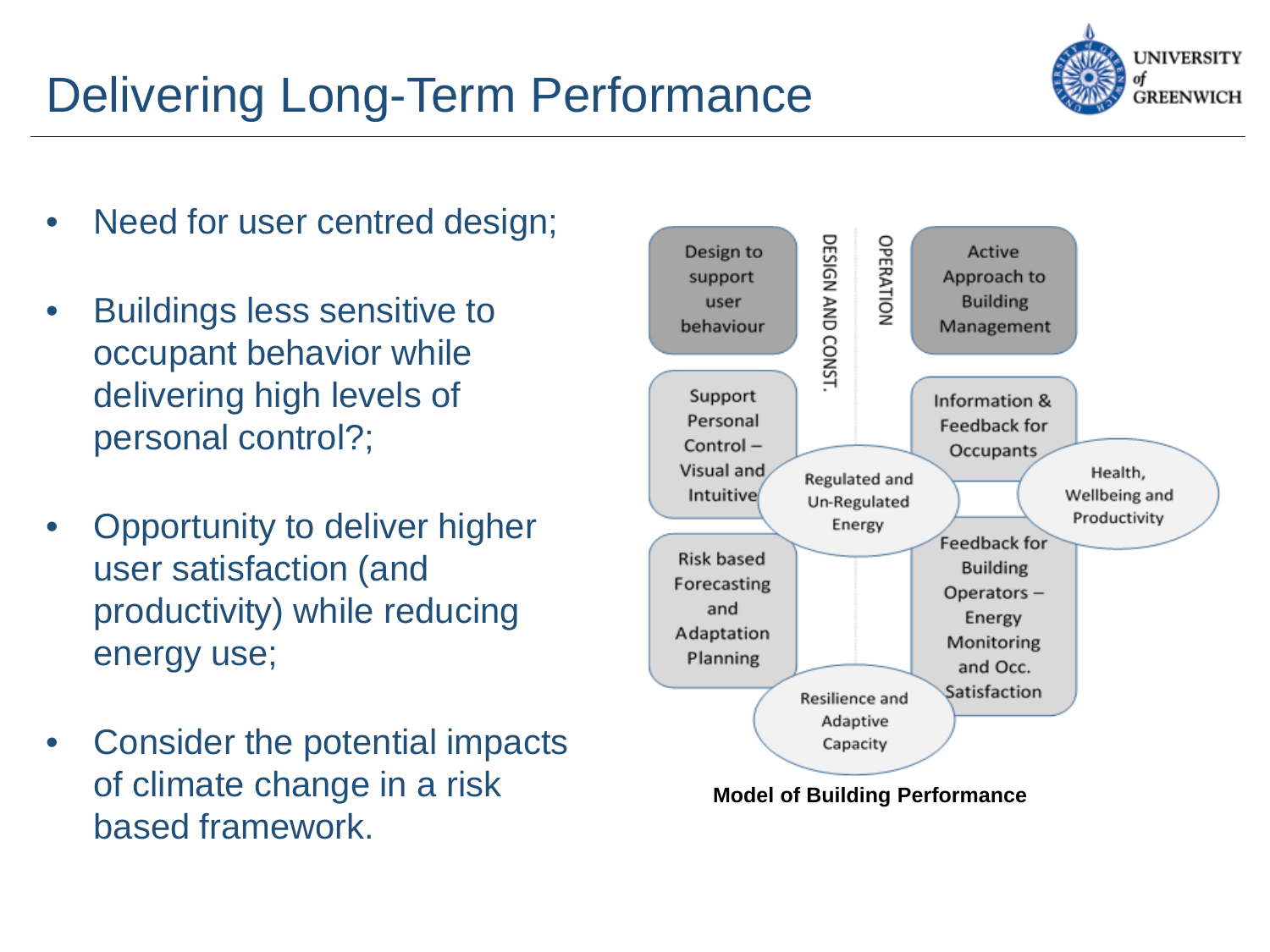# Delivering Long-Term Performance



- Need for an active approach to building management;
- Support the organization and the user;
- Occupant behaviour change campaigns for energy efficiency and user satisfaction and wellbeing;
- Continuous feedback using education and goal setting;
- Increased availability of performance metrics.

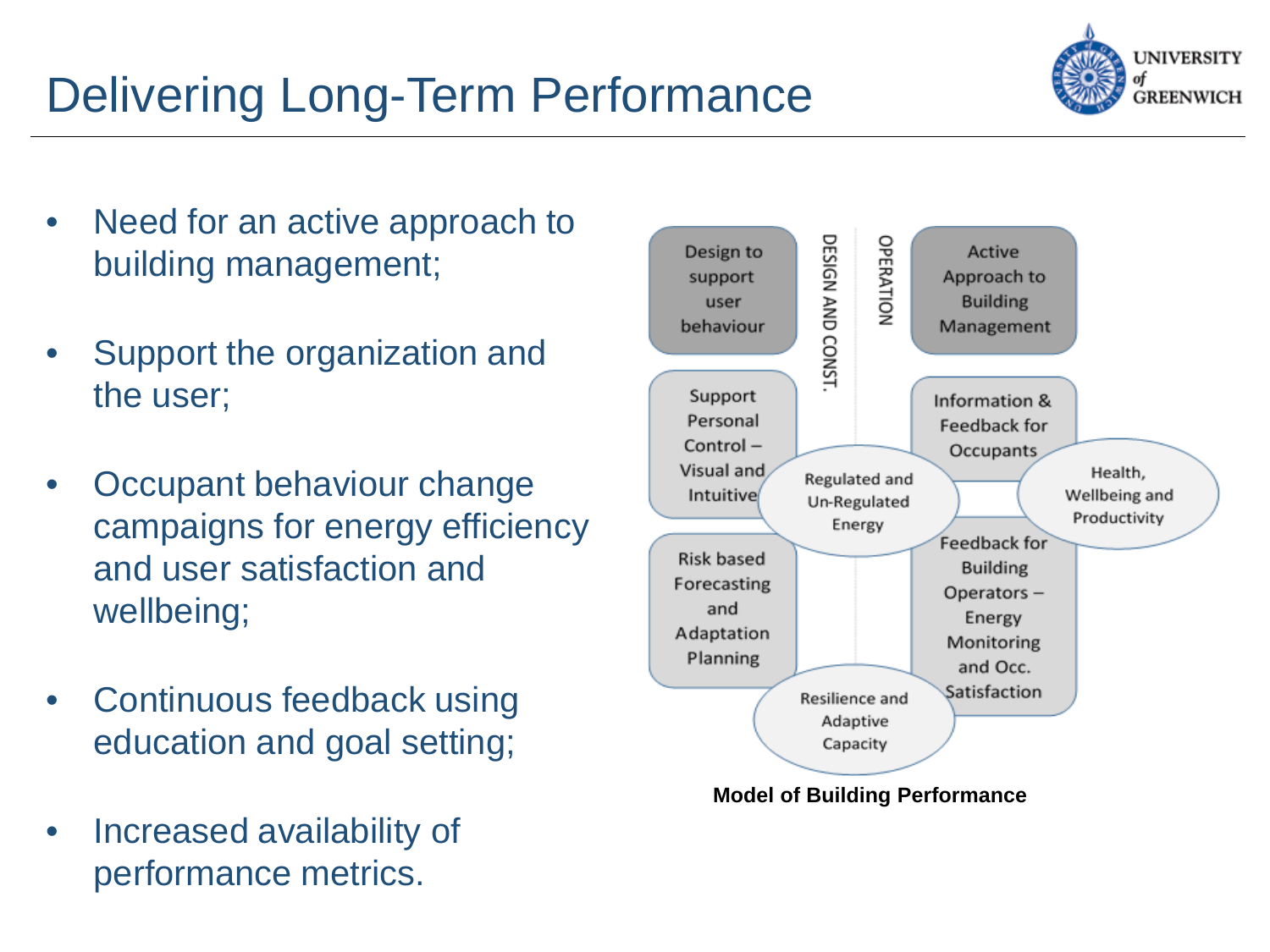## **Conclusion**



- Need to consider the long lived nature of the built environment, must consider building performance beyond regulated energy;
- Impacts of occupant behaviour and climate change become important as does the proportional importance of un-regulated energy;
- Need for a user centred approach to building design and active approach to building management in order to deliver long term building performance;
- Building designs supportive of 'preferred' occupant behaviour;
- Continuous feedback loop during building operation to reinforce desired operational practices;
- Implications for designers, operators and regulations.